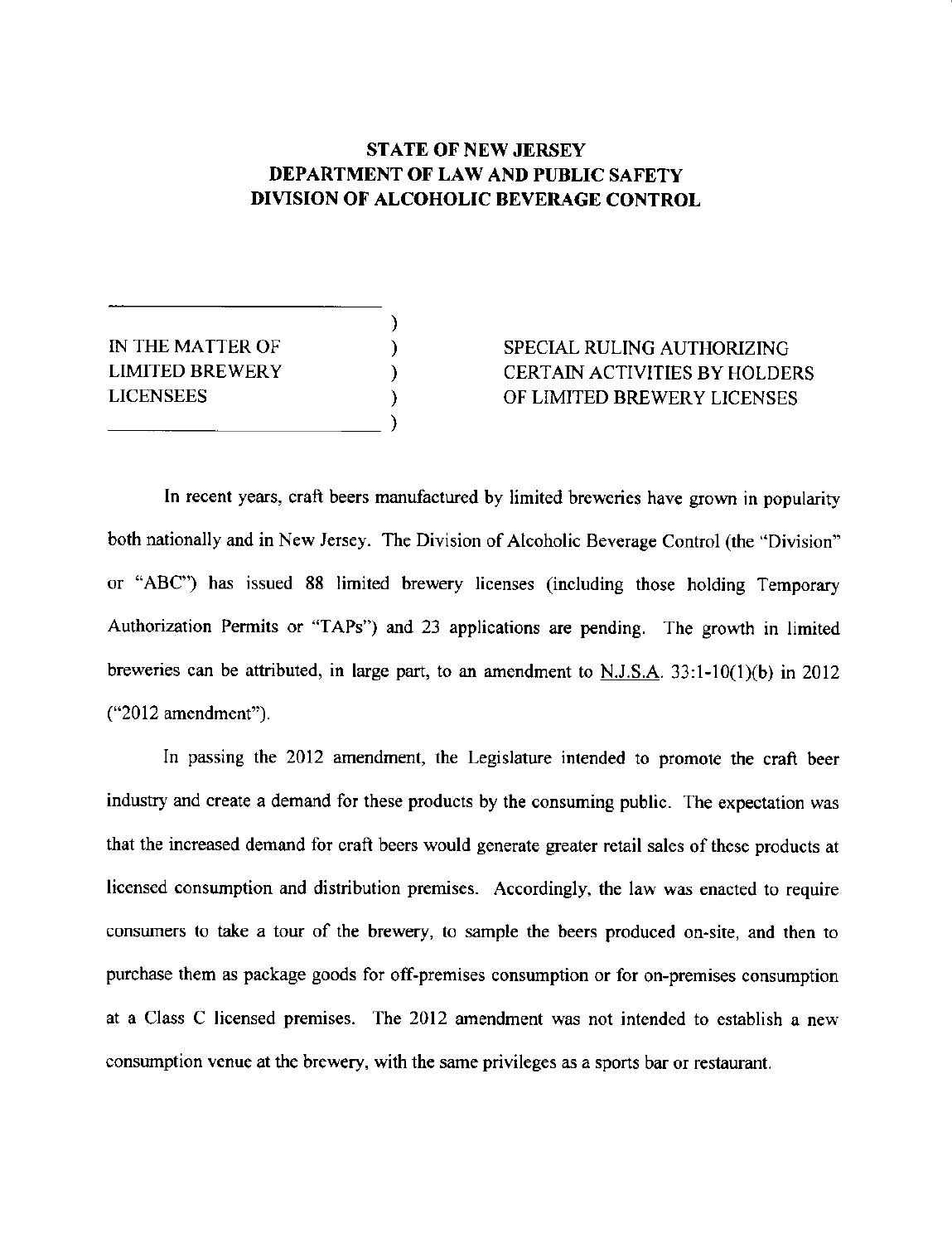Over the past year, I have visited numerous limited breweries, met with and spoken to various stakeholders, including the different tiers in the alcohol industry, and have analyzed the issues facing the growing craft beer industry. As a result of these visits, meetings with stakeholders, and discussions with the owners of the breweries, it has become apparent that there is significant confusion in the industry regarding what constitutes an appropriate tour and what constitutes permissible activities that may take place on a licensed premises, particularly in the tasting rooms of the limited breweries. Although it is clear that a tasting room at a limited brewery is not a new consumption venue with the same privileges as a Class C plenary retail consumption licensee, it is also evident that a brewery has *limited* retail privileges granted by the Legislature.

Therefore, in order to clarify the privileges that Limited Brewery licensees have pusuant to  $N.I.S.A.$  33:1-10(1)(b), balance the concerns and interests of the entire industry, and ensure compliance with the Alcoholic Beverage Control Act ("ABC Act") and regulations, and as a result of consultations with various stakeholders, I am issuing this Special Ruling pursuant to my authority in N.J.S.A. 33:l-39. This Special Ruling establishes the requirements, which are set forth at length in Schedule A (which is attached hereto and incorporated herein), thar are applicable to all Limited Brewery licensees operating in the State of New Jersey and that "are necessary for the proper regulation and control" of this industry. See N.J.S.A. 33:1-39. Limited Brewery licensees must be mindful, however, that the requirements contained herein are not the only requirements with which they must comply. In addition to the requirements set forth in this Special Ruling, Limited Brewery licensees must comply with all applicable requirements contained in the ABC Act and implementing regulations, and may be subject to disciplinary action by the Division for violations thereof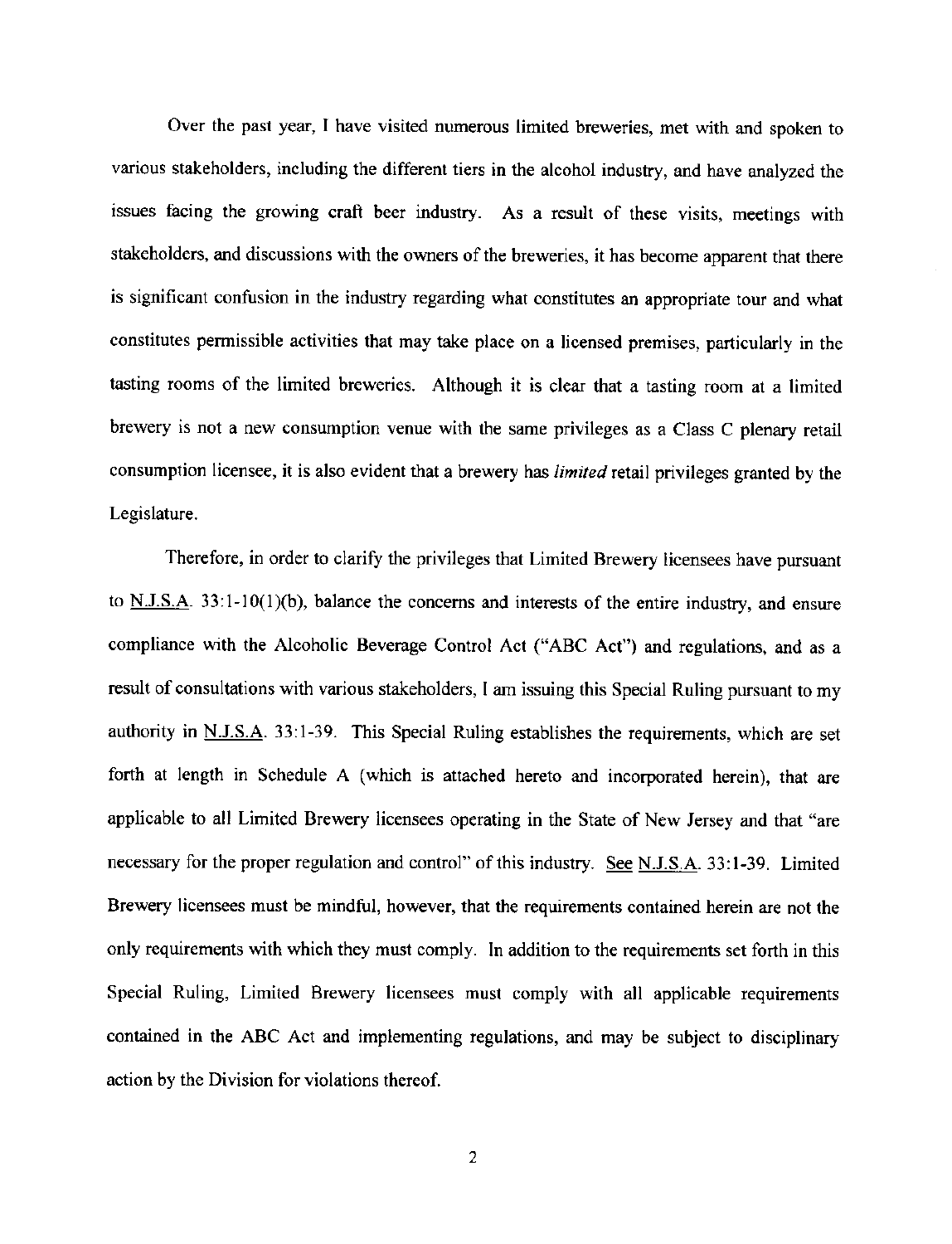In general, in deciding how to properly regulate the alcoholic beverage industry, I must balance the somewhat competing statutory declarations set forth at  $N.J.S.A.$  33:1-3.1. Specifically, the Division is charged with regulating alcoholic beverages in a manner that protects the health, safety and welfare of the people of New Jersey and that fosters moderation and responsibility in the use and consumption of alcoholic beverages, while at the same time, encourages the beneficial aspects of competition and maintenance of trade stability in the industry. With respect to the Limited Brewery industry, in particular, I am mindful of the limited retail privileges set forth at  $N.J.S.A.$  33:1-10(1)(b), and I must balance these privileges against the State's interest in developing a regulatory scheme that encourages this industry to succeed and thrive in New Jersey. However, I cannot overlook the fact that the primary purpose of a Limited Brewery Iicense is the manufacture of malt alcoholic beverages and the distribution of these products through the three-tier system, not the operation of a retail outlet for its products. Thus, in this Special Ruling, I have attempted to srrike a balance that reflects these competing interests, privileges and ideas.

As described above, I am authorized by N.J.S.A. 33:1-39 to make rules, regulations, special rulings and findings that are "necessary for the proper regulation and control of the manufacture, sale and distribution of alcoholic beverages." I also have the authority pursuant to N.J.S.A. 33:1-74 to issue temporary permits, for good cause shown, that "provide for contingencies where it would be appropriate and consonant with the spirit of [the ABC Act] to issue a license but the contingency has not been expressly provided for ..." In attempting to define the activities of Limited Breweries that are permissible under the ABC Act, I have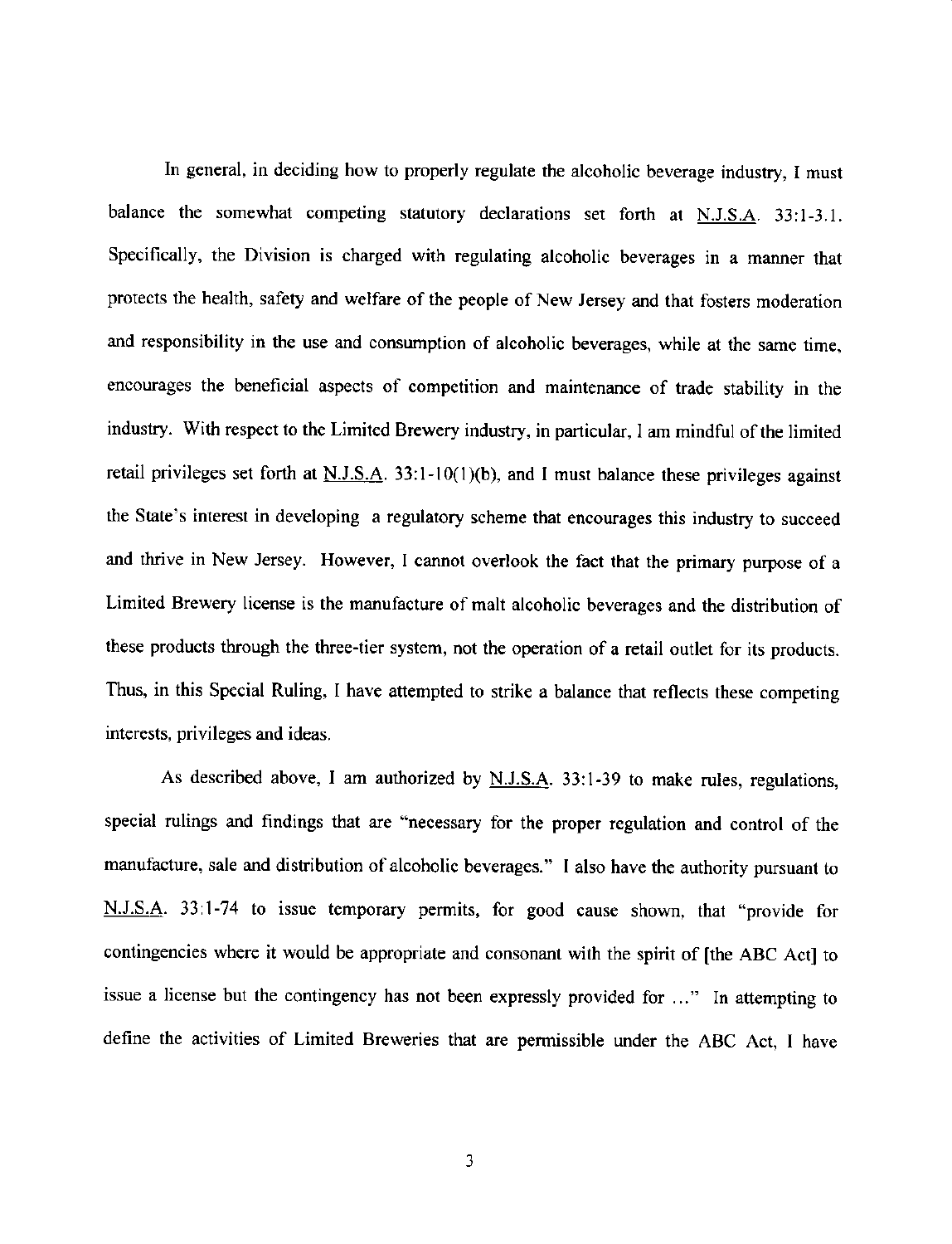determined that certain activities should be govemed and controlled by special permits issued by the Division.

The requirements set forth in Schedule A are based on the Division's interpretation of N.J.S.A. 33:1-10(1)(b) and discussions with and input from Limited Brewery licensees and various other members of the industry. Among other things, they establish guidelines that define a "tour" on an initial and subsequent visit to a brewery; they allow certain activities to take place on the licensed premises after electronic notification is given to the Division; and they allow limited activities off the licensed premises, but only in connection with a special permit issued by the Director.

In the case of on-site activities, such as trivia night, paint and sip, live music, live sporting events and yoga night, etc., a Limited Brewery licensee will be permitted to hold a total of twenty-five (25) events per license term on the licensed premises of a Limited Brewery. The Division will be launching, on a pilot basis, an electronic notification system ("e-notification") that will authorize a circumscribed set of activities on a licensed premises, consistent with the privileges granted by  $N_{1}$ ,  $N_{2}$ ,  $33:1-10(1)(b)$ . Upon completing the e-notification and certifying the truth and accuracy of the information provided, a Limited Brewery licensee will be authorized to conduct the event on its licensed premises as described in the e-notification. The enotification shall be provided to the Division by the Limited Brcwery at least ten (10) days before the special event is scheduled to occur. After the Division monitors and collects data on the efficacy of the e-notification system set forth herein, it will propose regulations implementing or revising this system.

With respect to off-site activities, the Division has identified two types of events that may require a special permit issued by the Director. First, the Division contemplates that a Limited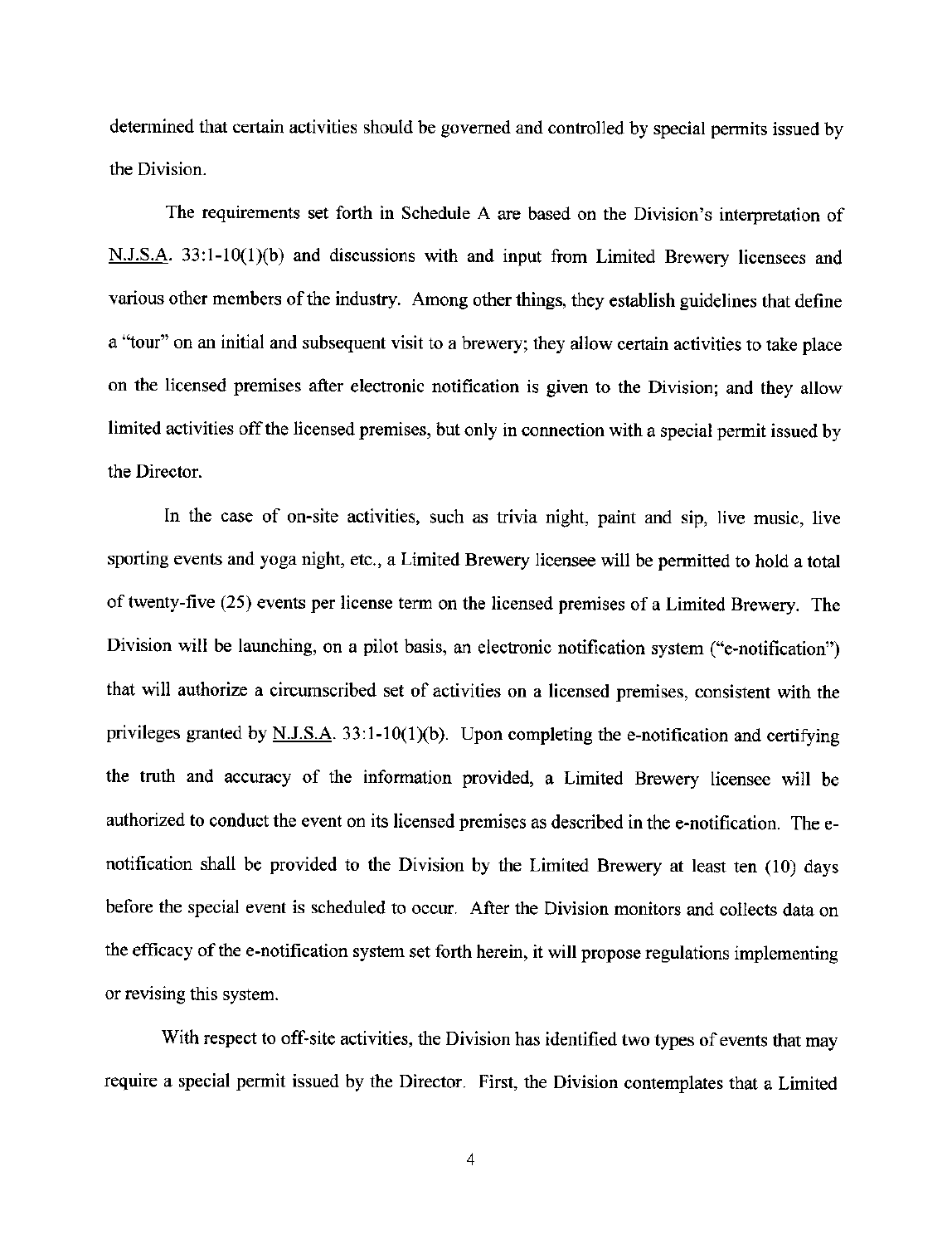Brewery may wish to conduct an event off of the licensed premises, such as on an adjacent or adjoining sidewalk, parking lot or similar area. Second, the Division recognizes that a Limited Brewery may also wish to hold an event completely off of its licensed premises, such as, but not limited to, beer, music or arts festivals, civic events, or athletic events. In other contexts within the industry, the Director has exercised his broad authority under N.J.S.A. 33:1-39 and -74 and has issued special permits, such as an Extension of Premises Permit and a Catering Permit, to retail consumption licensees who wish to use their privileges in a controlled manner off of their Iicensed premises.

Using this same authority, I have determined that a Limited Brewery is eligible to receive a total of twelve (12) special permits per license term for events held off of the licensed premises, as either an extension of the licensed premises ("Limited Brewery Extension of Premises Special Permit") or completely off of the licensed premises ("Limited Brewery Off-Premises Special Permit").<sup>1</sup> These special permits will be issued as part of a pilot program that will allow the Division to collect and interpret data related to these events and promulgate regulations implementing or revising these types of permits. The special permits issued will contain Special Conditions consistent with  $N.J.S.A.$  33:1-10(1)(b).

Effective immediately, Limited Brewery licensees may apply for either the Limited Brewery Extension of Premises Special Permit or the Limited Brewery Off-Premises Special Permit, instead of the Civic and Charitable Event Permit currently issued by the Division.<sup>2</sup> This

Participation by a Limited Brewery licensee in a Festival held pursuant to the Special Ruling Authorizing the Temporary Issuance of Certain Festival Event Permits, dated June 9, 2014, and amendments thereto, will not count towards the twelve off-premises events that each Limited Brewery may hold.

 $\overline{a}$  To ensure a smooth transition from the Civic and Charitable Event Permits to the new permits authorized by this Special Ruling, please refer to the Special Ruling Authorizing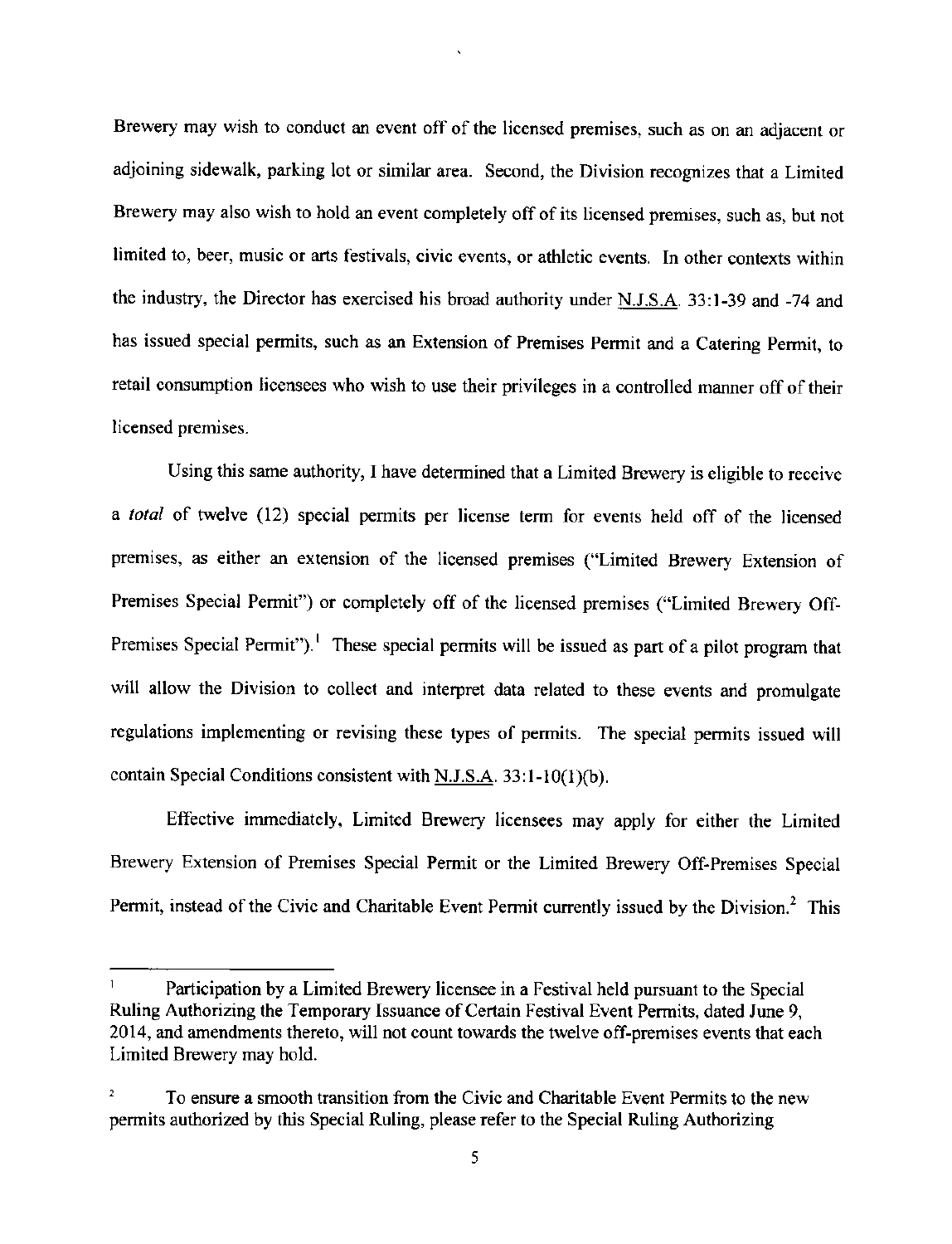is part of the Division's effort to clarify and simplify the type of permits that are available to Limited Brewery licensees and to ensure that the special pemits being issued actually reflect the type and location of the activity that is being allowed.

As the Division implements this Special Ruling on a temporary pilot basis, monitors the activities being conducted on and off the licensed premises of Limited Breweries, and ultimately develops regulations goveming this burgeoning industry, I bclieve that it is important for existing licensees (including those operating on a TAP) and new licensees to understand and follow a uniform set of rules now so that all Limited Brewery licensees operate on an equal playing field. As such, effective immediately, the requirements set forth in Schedule A will be implemented and enforced against every Limited Brewery licensee and TAP holder. Thereafter, upon license renewal, or issuance of a new license or TAP, these requirements will be imposed by way of Special Conditions attached to every Limited Brewery license or TAP. See N.J.S.A. 33:1-32.

In issuing this Special Ruling, my intention is to strike a balance respecting the roles of Limited Brewery licensees and other tiers of the industry in order to increase stability in the alcoholic beverage marketplace, while allowing realistic competition that ultimately will benefit all residents of the State. The information and data collected by the Division through its implementation of this Special Ruling will eventually form the basis for the development of regulations implementing N.J.S.A.  $33:1-10(1)(b)$ .

Accordingly, it is on this  $2I<sup>str</sup>$  day of September, 2018.

ORDERED that, pursuant to  $N.J.S.A.$  33:1-39 and N.J.S.A. 33:1-74, this Special Ruling establishes the requirements for the operation of Limited Breweries in the State of New Jersey; and it is further

Extension of Certain Permits Held by Limited Brewery Licensees, dated July 20, 2018. That Special Ruling extended the Civic and Charitable Event Permits until September 30, 2018 in order to give the Division additional time to complete the instant Special Ruling.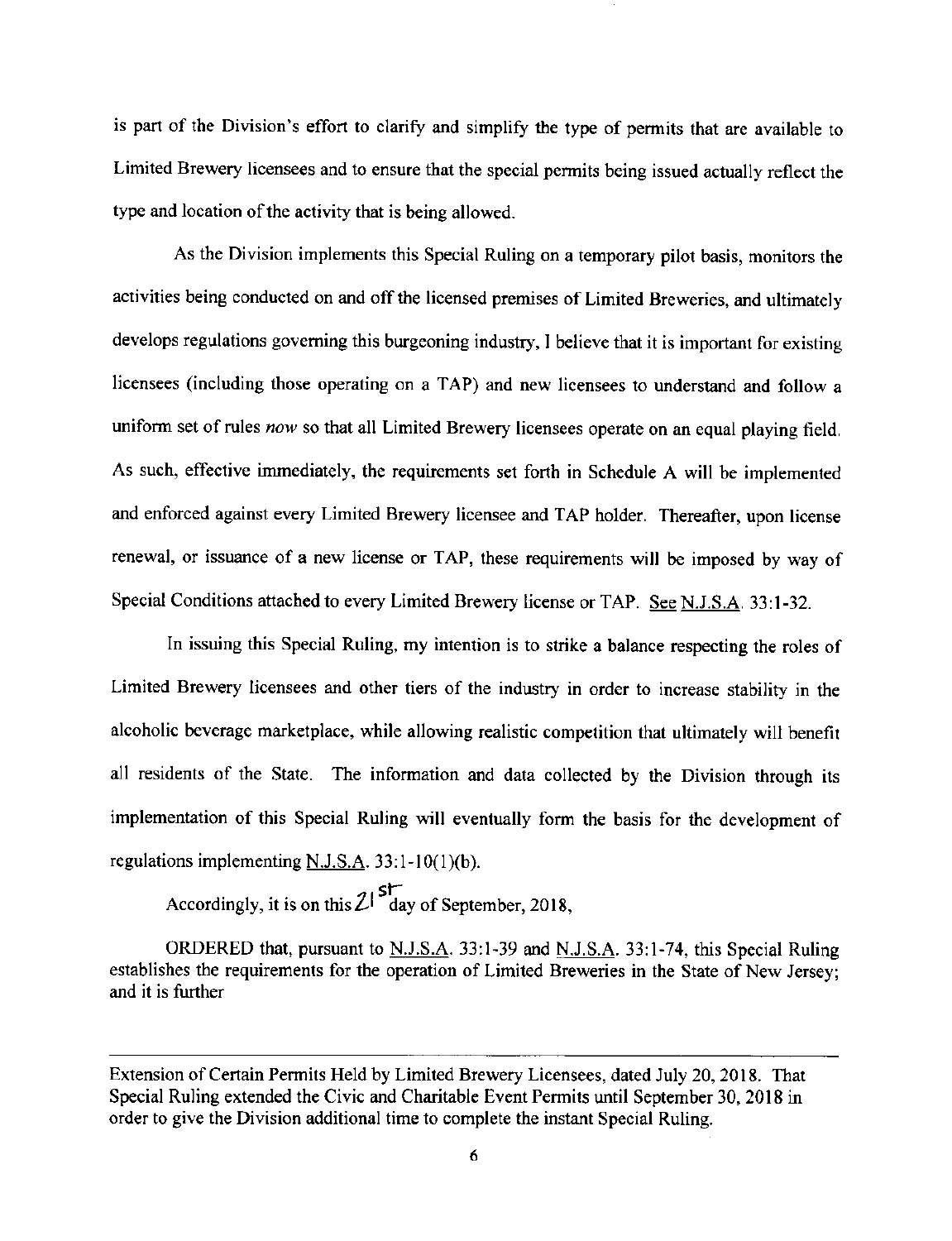ORDERED that every holder of a Limited Brewery license or TAP shall comply with the requirements set forth in Schedule A, as may be amended from time to time; and it is further

ORDERED that the requirements set forth in Schedule A shall be incorporated into every Limited Brewery license or TAP upon initial issuance and renewal thereof, and shall be fully enforceable by the Division; and it is further

ORDERED that this Special Ruling shall be in effect until superseded by regulations or <sup>a</sup> subsequent Special Ruling; and it is further

ORDERED that the Director may withdraw or modify this Special Ruling and Schedule A, in the exercise of his discretion.

Lane P. Kal

DAVID P, RIBLE DIRECTOR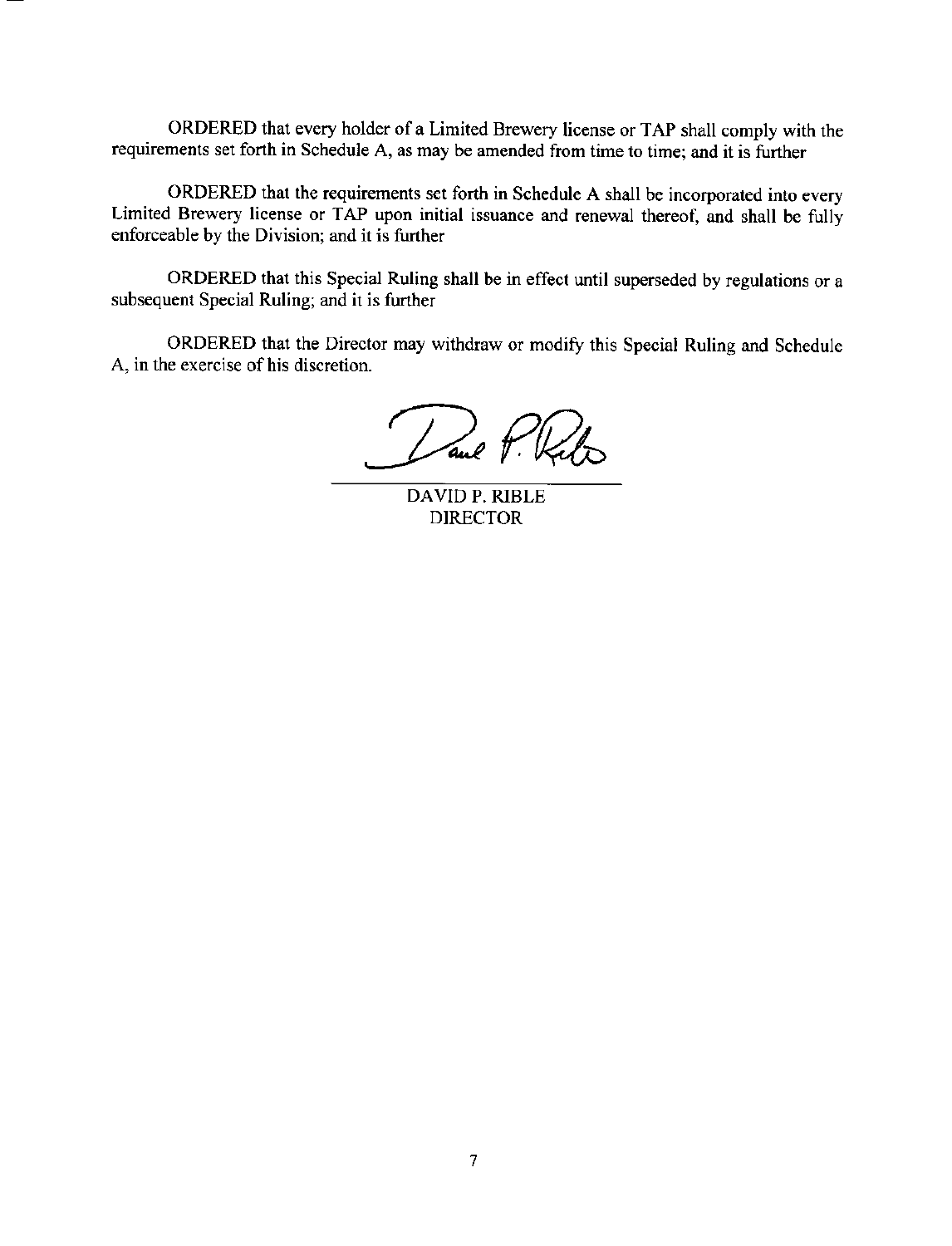#### SCHEDULE A

#### L Definitions

- (a) "Crowler" is a fillable and machine-sealable beer can used to package draft beer for off-premises consumption, which is commonly sold at limited and restricted breweries. For purposes of this Schedule A, a crowler shall not exceed a maximum of32 ounces.
- (b) "Growler" is a glass, ceramic or stainless steel jug used to transport draft beer for offpremises consumption, which is commonly sold at limited or restricted breweries. For purposes of this Schedule A, a growler shall not exceed a maximum size of 128 ounces,
- (c) "Licensed premises" means the physical place at which the Limited Brewery license is sited to conduct and carry on the manufacture, distribution, sale or consumption of the malt alcoholic beverage produced thereon.
- (d) "Limited Brewery" is a brewery described in N.J.S.A.  $33:1-10(1)(b)$ .
- (e) "Limited Brewery Extension of Premises Special Permit" means a special permit issued by the Director for activities occurring on a sideualk, parking lot or similar area either adjacent to or adjoining the licensed premises of a Limited Brewery.
- (f) "Limited Brewery Off-Premises Special Permit" means a special permit issued by the Director for activities occurring completely off of the licensed premises of a Limited Brewery.
- $(g)$  "Other mercantile business" means the buying and selling of goods or merchandise or the dealing in the purchase and sale of commodities that do not serve as an accommodation to patrons and are not related to or incidental to the licensed business.
- (h) "Sample" or "Sampling" means the selling at a nominal charge or the gratuitous offering of an open container not exceeding four ounces of any malt alcoholic beverage produced on the licensed premises. A "Sample" does not include the gratuitous offering of one free drink per patron in a 24-hour period as a gesture of good will.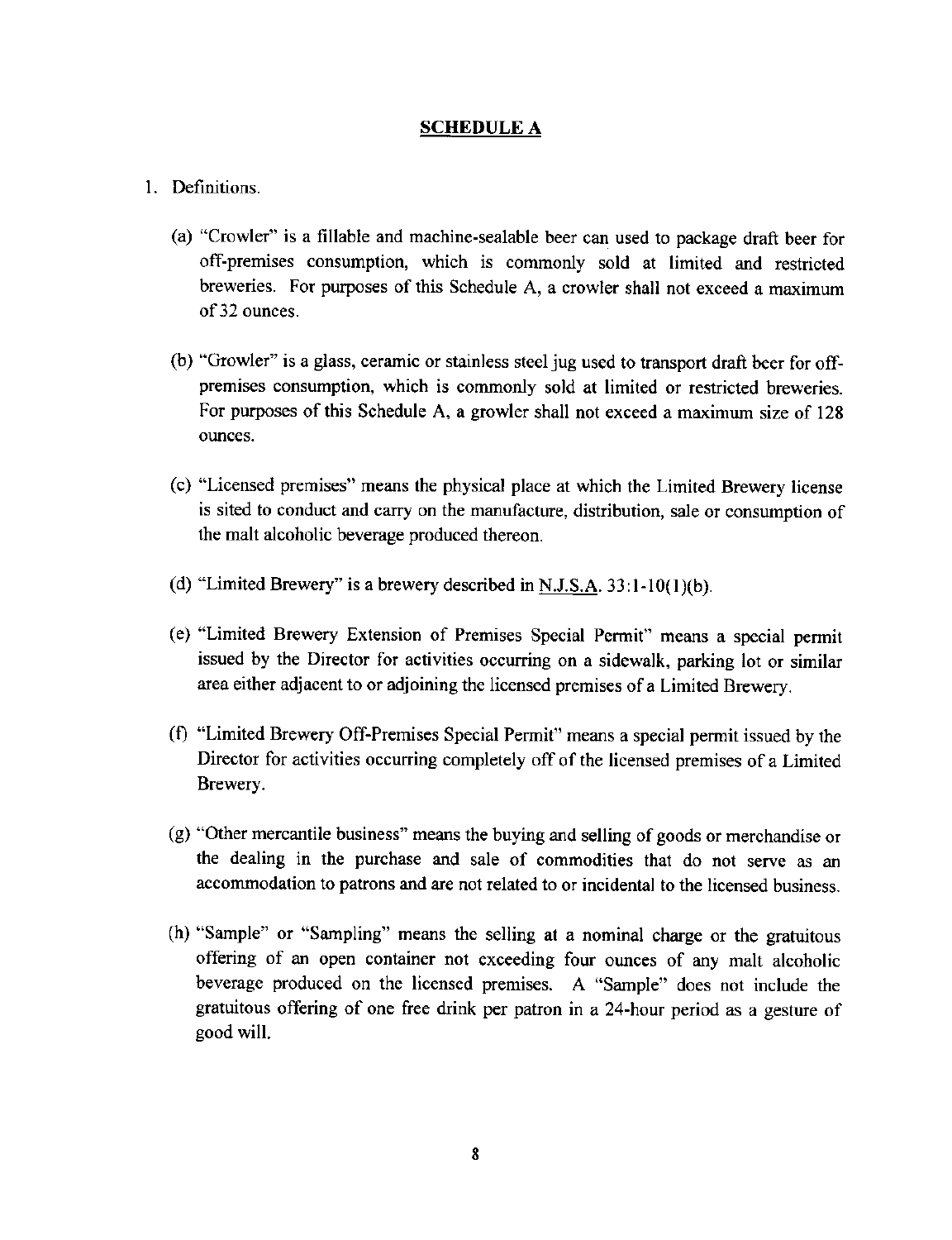- (i) "Tour" is any form of engagement with brewery visitors on the licensed premises that communicates information about the brewery and the brewing process. This definition applies to initial and subsequent visits to a Limited Brewery.
- 2. General Requirements
	- (a) A Limited Brewery licensee has the privilege to sell its product at retail to consumers for consumption on the licensed premises of the brewery, but only in connection with a tour of the brewery.
	- (b) A Limited Brewery licensee has the privilege to sell its product at retail to consumers for consumption off the licensed premises of the brewery, in the form of kegs, sixtels, cases, six-packs, growlers, crowlers or other formats, in a quantity of not more than 15.5 fluid gallons per person. No tour is required for off-premises retail sales.
	- (c) Following a tour of the brewery, a Limited Brewery licensee may offer a sample of its products to consumers for sampling puposes, or may sell its products, at retail, to consumers for consumption on the licensed premises.
	- (d) Each municipality in which a Limited Brewery is located may establish, by ordinance or resolution, the hours between which the sale of malt alcoholic beverages may be made.
	- (e) A Limited Brewery is subject to and must comply with all applicable local ordinances.
	- (f) All pourers/servers at a Limited Brewery shall receive server training and shall be certified by an industry-recognized server training program.
	- (g) Since a Limited Brewery license is a manufacturet's license, no Limited Brewery licensee shall use its license exclusively as a rctail consumption license.
- 3. On-Premises Special Events via E-Notification.
	- (a) The Director may authorize a maximum of 25 special events per license term, which are open to the general public, to be held on the licensed premises of a Limited Brewery ("On-Premises Special Event"). A special event is a one-day event only, and cannot exceed the opening and closing hours of a Limited Brewery. Examples of the rypes of special events that may be held include, but are not limited to, the following: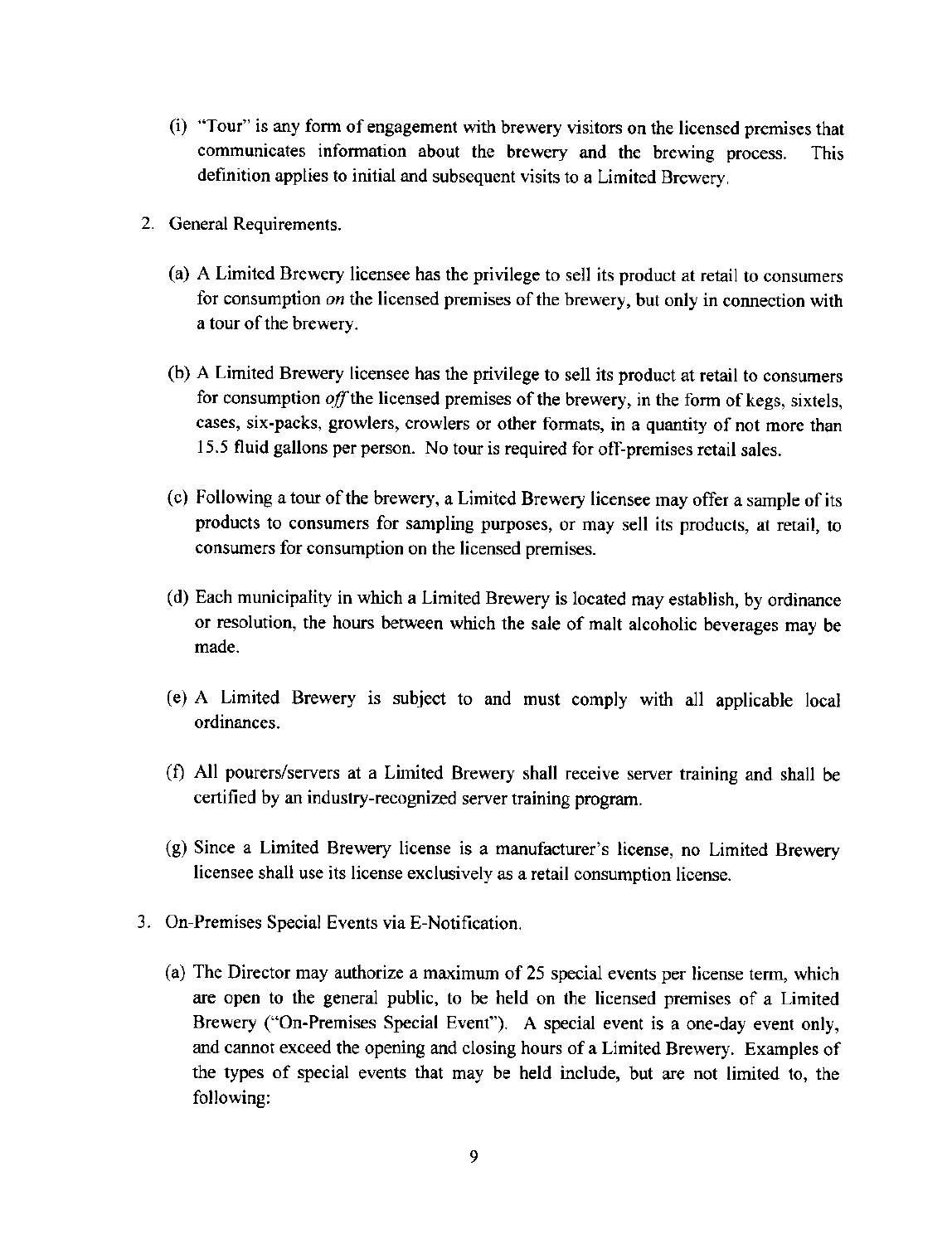- a. Trivia/Quizzo;
- b. Paint and Sip/Craft Making;
- c. Live Music/Open Mic;
- d. Live-lelevised sporting events (e.g., Wotld Cup, Super Bowl, Kentucky Derby, World Series Game, or similar types of live-streamed sporting events);
- e. Educational Events and Seminars;
- f. Movie or Theatrical Events;
- g. Animal adoption events, to the extent permitted by local ordinance; and
- h. Yoga, or other similar types of classes.
- (b) To be authorized to conduct a special event on the licensed premises of a Limited Brewery, a Limited Brewery licensee shall provide electronic notification ("enotification"), under oath or cenification, to the Division at limitedbrewerynotice@njoag.gov at least ten  $(10)$  days prior to the event. Such enotification shall include:
	- a. Name of Limited Brewery;
	- b. Address of Limited Brewery;
	- c. License No. or Temporary Authorization Permit No.;
	- d. Description of special event to occur on licensed premises;
	- e. Date and time of event:
	- f. Estimated number of people in attendance;
	- g. Cover charge for event, ifany;
	- h. Security for event to ensue no consumption by individuals under the legal age and no pass-offs;
	- i. Name, address, and other contact information for outside vendor providing
	- j. Statement indicating that this is the [number] on-premises special event held on the licensed premises in the present license term.
- (c) If a Limired Brewery charges participants to attend a special event, the cover charge shall not include any fiee or discounted alcoholic beverages, and participants shall not be required to purchase any number of alcoholic beverages as a condition of entry to the special event.
- (d) For special events involving outside vendor(s) that charge a fee, a participant shall pay the Limited Brewery directly for the cost of attendance, and the Limited Brewery shall pay the outside vendor(s) for their services.
- (e) The Limited Brewery licensee shall maintain a record of each on-premises special event, including all financial records related thereto, conducted on the licensed premises per license term, and shall retain these records for three  $(3)$  years on its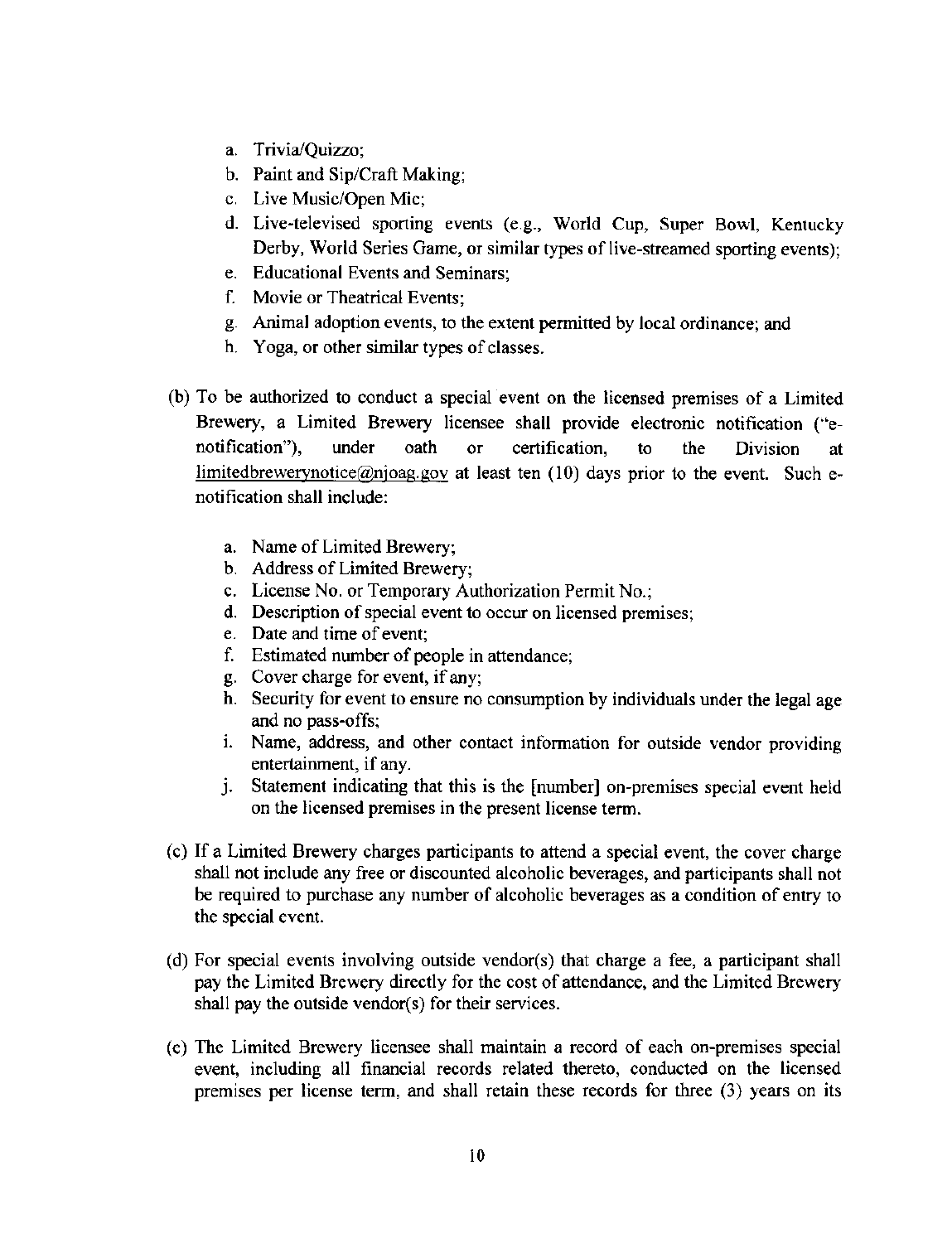Iicensed premises. These records shall be made available to the Division upon request.

- 4. Off-Premises Special Permit; Extension of Premises Special Permit.
	- (a) The Director may issue a maximum of  $12$  special permits per license term to a Limited Brewery licensee for special events taking place  $\partial f$  the licensed premises. Said permit may either be for a Limited Brewery Off-Premises Special Permit or Limited Brewery Extension of Premises Special Permit, but in no event may the combination of either type of permit exceed 12 per license term.
	- (b) A special event that may qualify for either a Limited Brewery Off-Premises Special Pemit or Limited Brewery Extension of Premises Special Pemit is a one-day event only, and cannot exceed the opening and closing hours of a Limited Brewery, as authorized by the town in which the brewery is located. Special events that may qualify for these permits include, but are not limited to, the following:
		- a. Beer, music or arts festivals;
		- b. Civic events;
		- c. Athletic events, such as 5K mces, mud runs, bike races;
		- d. Limited Brewery anniversary celebrations: and
		- e. Holiday celebrations, such as July  $4<sup>th</sup>$ , Memorial Day events.
	- (c) To obtain a Limited Brewery Off-Premises Special Permit or Limited Brewery Extension of Premises Special Permit, a Limited Brewery licensee shall submit <sup>a</sup> completed application 21 days before the event, and pay a non-refundable permit fee.
		- a. Application forms for each permit type shall be made available on the Division's website at www.nj.gov/oag/abc.
		- b. Upon receipt of a completed application and payment of fees, the Division may request an in-person conference with the applicanr prior to issuance or denial of the permit.
	- (d) The application for a Limited Brewery Off-Premises Special Permit or Limited Brewery Extension of Premises Special Permit shall include, but not be limited to, the following:
		- a. Complete general information on the Limited Brewery licensee, including license number;
		- b. A comprehensive description of the event, including but not limited to: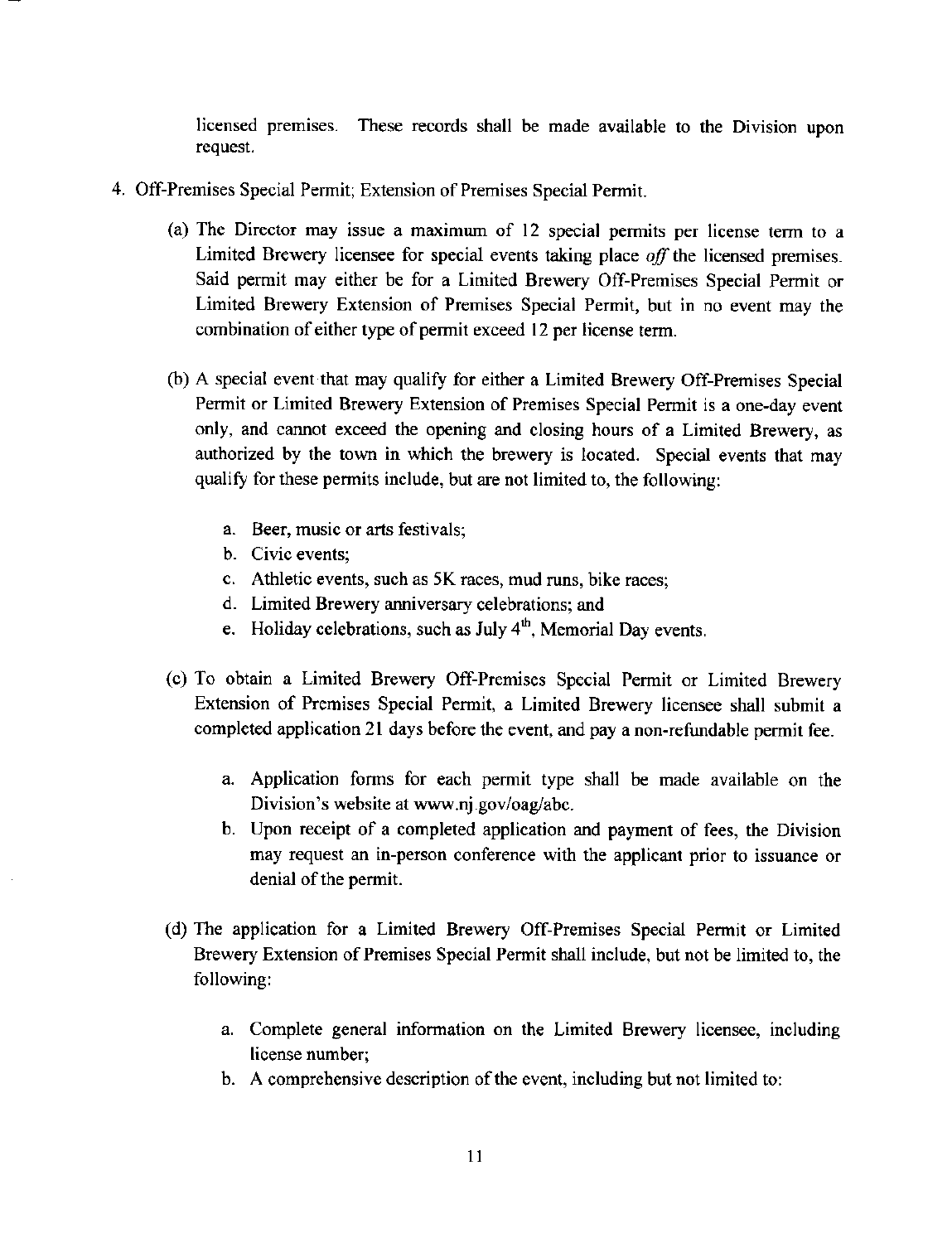- i. Location of event;
- ii Type ofevent;
- iii. Date, times, ticket and other pricing information
- iv Description of the kinds of malt alcoholic beverages to be dispensed and cup sizes;
- A map or detailed sketch of the designated area where the event is to take place;
- A detailed security plan to assure general safety, as well as emergency medical assistance. The plan must provide for: age verification to prevent underage consumption; "pass-off" controls; prevention of intoxication; identification of security personnel, duties, numbers and experience; confirmation that all servers shall be employees of the applicant and shall be certified by an industry-recognized server training program; and
- vii. Complete information relating to any entertainment and/or recreational activities provided at the event.
- c. The application shall be signed by the Municipal Clerk and Police Chiefof the municipality in which the event is taking place. If the event is taking place in or on publicly owned or controlled property, the consent of the political subdivision that owns or controls the property and the Chief Law Enforcement Officer of the law enforcement entity with jurisdiction over the property must be obtained.
- (e) The holder of a Limited Brewery Off-Premises Special Permit or Limited Brewery Extension of Premises Special Permit shall have the following privileges:
	- a. To sell malt alcoholic beverages produced on their licensed premises by the glass or open container for immediate consumption only in the area(s) designated by the permit;
	- b. To provide samples of malt alcoholic beverages produced on their licensed premises for immediate consumption only in the area(s) designated by the permit;
	- c. To sell by the glass or open container or to provide samples of sodas produced on their licensed premises; and
	- d. To provide entertainment and/or recreational activities within the area(s) designated by the permit.
- (f) The holder of a Limited Brewery Off-Premises Special Permit or Limited Brewery Extension of Premises Special Permit shall **not** be permitted to: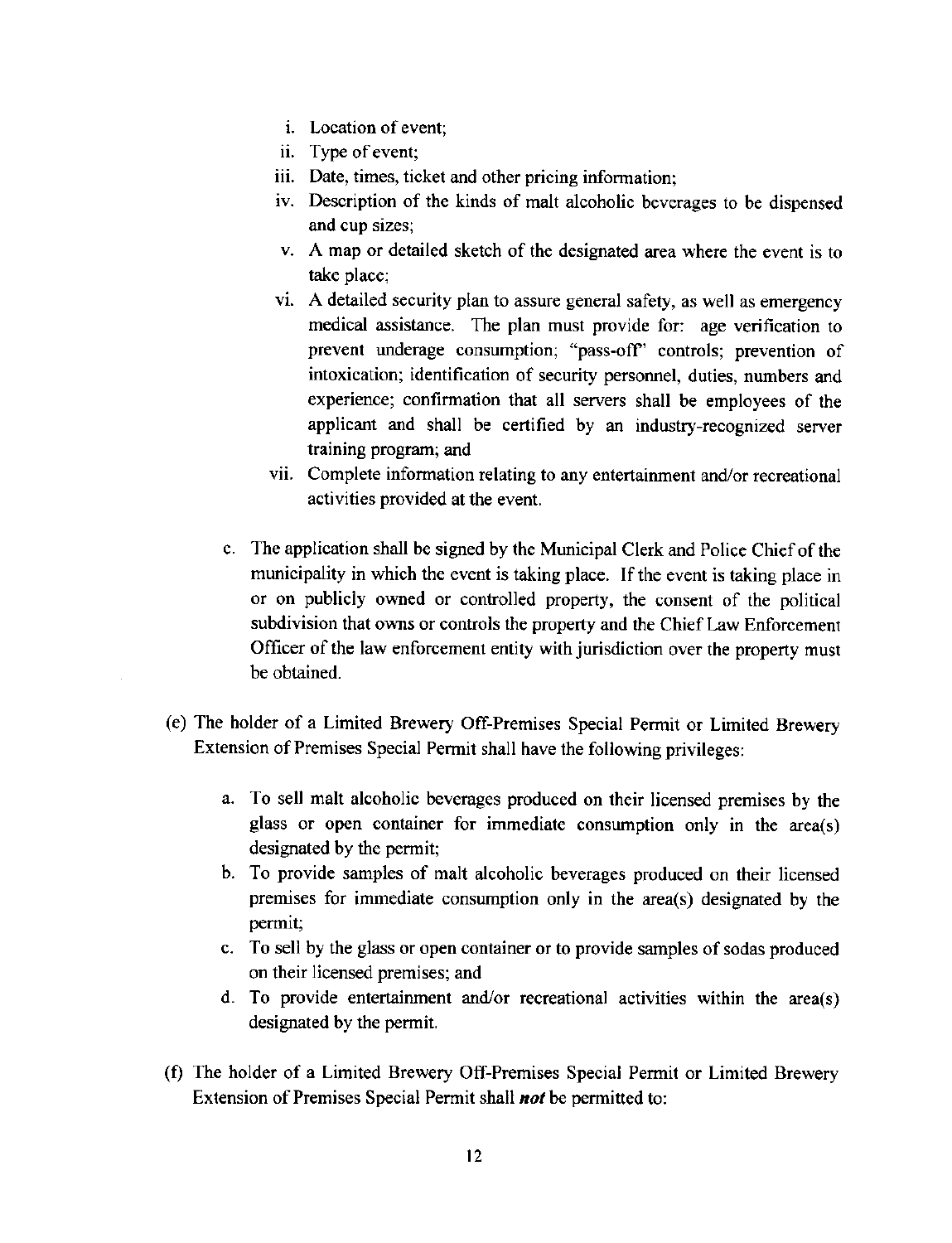- a. Provide food, except as otherwise permitted in Section 6(c), operate <sup>a</sup> restaurant, or coordinate with any food vendors to sell food in the areas designated by the permit. However, nothing stated herein shall prohibit individuals attending the event from bringing food into the area designated by the permit;
- b. Sell any other type of alcoholic beverage or sodas, except those produced on the licensed premises of the permittee; and
- c. Sell the Limited Brewery's malt alcoholic beverages in the form of kegs, sixtels, cases, six-packs, growlers, crowlers or other formats intended for offpremises consurnption.
- (g) If a Limited Brewery charges participants to attend a special event, the cover charge shall not include any free or discounted alcoholic beverages, and participants shall not be required to purchase any alcoholic beverages as a condition of entry to the special event,
- (h) For special events involving outside vendor(s) that charge a fee, a participant shall pay the Limired Brewery licensee directly for the cost of attendance, and the Limired Brewery licensee shall pay the outside vendor(s) for their services.
- (i) The Limited Brewery licensee shall maintain a record of each off-premises special event, including all financial records related thereto, and shall retain these records on their licensed premises for three (3) years. These records shall be made available to the Division upon request.
- (j) The holder of a Limited Brewery Off-Premises Special Permit or Limited Brewery Extension of Premises Special Permit shall comply with special conditions, if any, attached to the permit.
- 5. Other permissible activities on a Limited Brewery licensed premises
	- (a) A Limited Brewery licensee may allow a maximum of 52 private parties to occur on the licensed premises, such as birthdays, weddings, anniversaries, civic/political functions, professional/trade association events, class reunior/alumni events, provided the following conditions are met:
		- a. No alcoholic beverages, except those malt alcoholic beverages produced by the Limited Brewery on-site, may be sold or served at a private party;
		- b. If the host of a private pany brings food onto the licensed premises of the Limited Brewery, s/he shall remove all food at the end of the party;
		- c. A private party may be held in an area on the licensed premises of a Limited Brewery, provided that such area is clearly separated from the tasting room by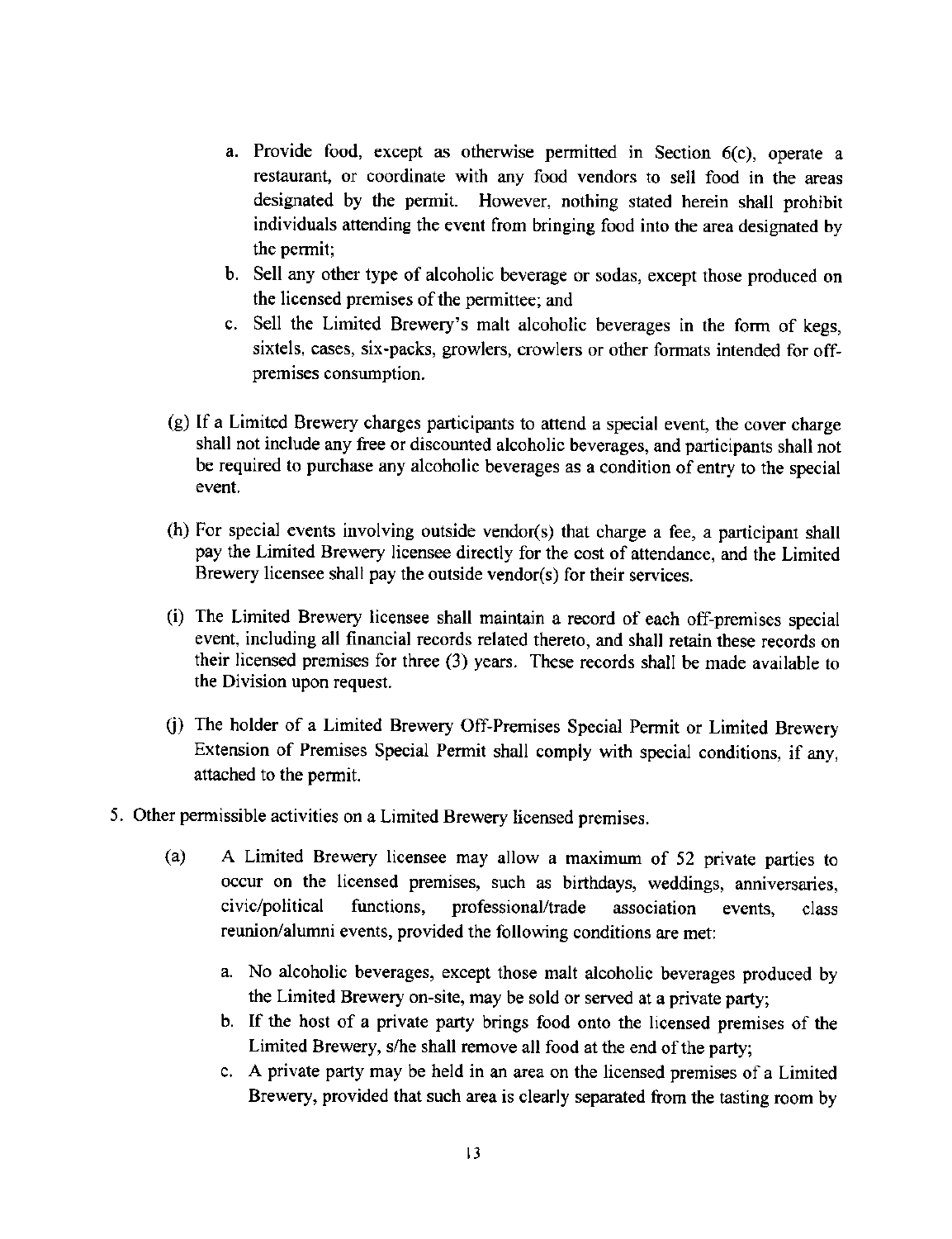a permanent or temporary structure and is not accessible by or to the general public. Under no circumstances may a member of the general public enter the separate area of the private party, and the Limited Brewery licensee is responsible for ensuring that only private party guests are permitted in the area separated off for the private party;

- d. Tickets shall not be sold to aftend a private parry, nor may the event be advertised to the general public;
- e. The Division may request a copy of the contract between the host of the private party and the Limited Brewery licensee;
- f. A Limited Brewery licensee shall provide to the Division a post-event accounting for every private party held on the licensed premises, which may include but not be limited to, the guest list and the amount of alcoholic beverages sold.
- (b) A Limited Brewery licensee may offer for sale soda thar is manufactured by the Limited Brewery on the licensed premises for consumption on and/or off the licensed premises.
- (c) A Limited Brewery licensee may offer for sale or make gratuitous offering of  $de$ minimis types of food as an accommodation to patrons, such as water, pre-packaged crackers, chips, nuts and similar snacks.
- (d) A Limited Brewery licensee may offer for sale suitable gift items and novelty wearing apparel identified with the name of the licensed Limited Brewery.
- (e) A Limited Brewery licensee may sell or serve malt alcoholic beverages that are produced by the Limited Brewery on-site in outdoor spaces, provided that:
	- a. The outdoor space is part of the licensed premises;
	- b. The outdoor space is fenced in, and the fence is at least three feet high, unless a local ordinance requires a different height;
	- c. The outdoor space is monitored by an employee of the Limited Brewery at all times when customers are present.
- (f) Background music, radio and television may be provided on the licensed premises. However, no live music, DJs or television programs, movies or sporting events, prerecorded or otherwise, may occur on the licensed premises unless the Limited Brewery licensee provides e-notification to the Division pursuant to Section 3(b), above, and does not exceed the 25 authorized on-premises special events per license term.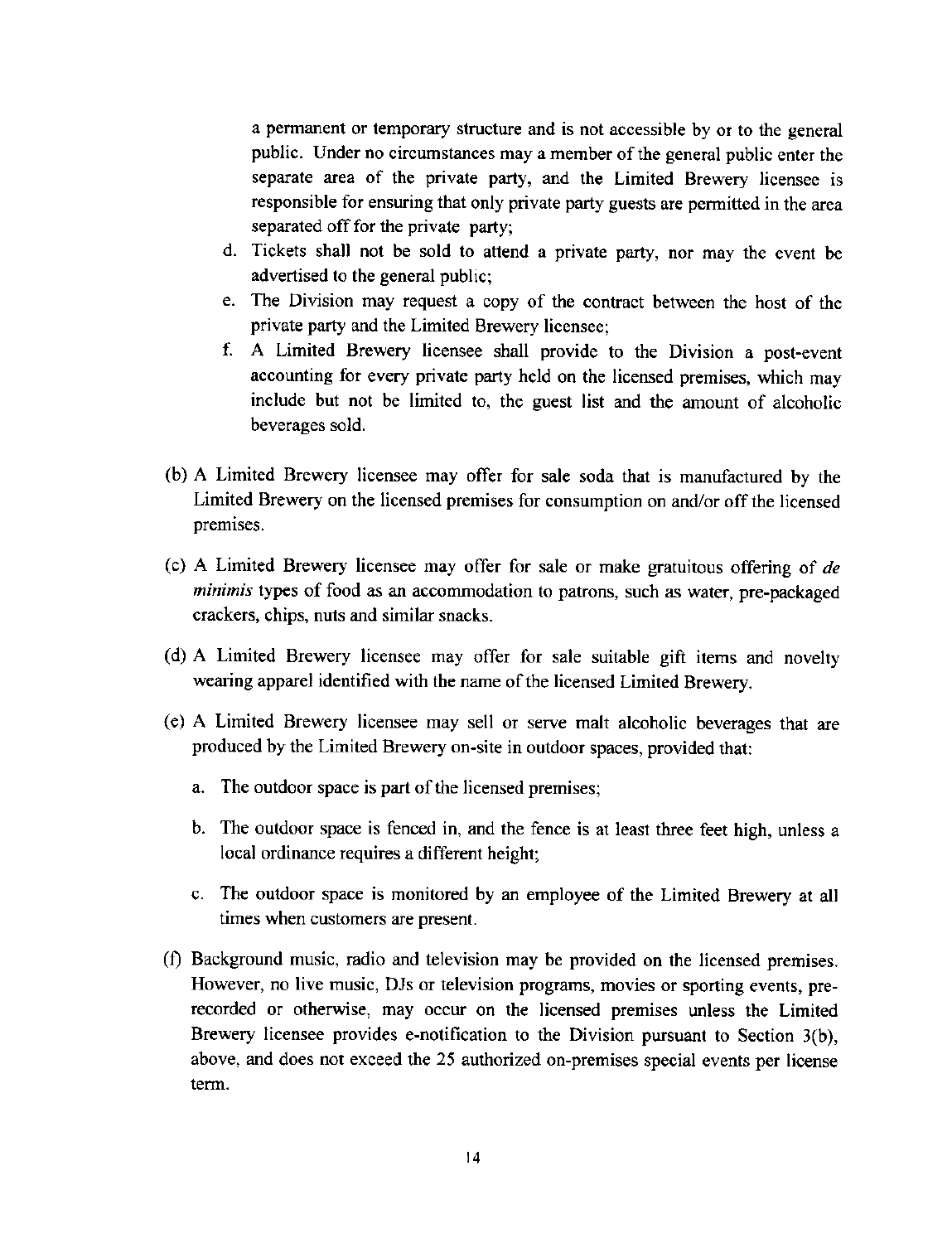- 6. Impermissible activities at a Limited Brewery licensed premises
	- (a) A Limited Brewery licensee shall not sell food, except as permifted in Section 5(c) above, or operate a restaurant, as defined at  $N.J.S.A.$  33:1-1, on its licensed premises. Other than the *de minimis* types of food described in Section  $5(c)$ , a Limited Brewery licensee shall provide no food, even on a gratuitous basis.
	- (b) No restaurant menus of any kind shall be placed or maintained on the licensed premises of a Limited Brewery.
	- (c) A Limited Brewery licensee shall not coordinate with any food vendor for the provision of food on the licensed premises. However, a consumer may bring his/her own food into the tasting room of a Limited Brewery for his/her own consumption.
	- (d) A Limiled Brewery licensee shall not allow, permit or suffer other mercantile business, such as "pop up' shops, bazaars or craft shows, to occur on the licensed premises.
	- (e) The events described in Secrion 4, above, shall not be allowed, except in accordance with a special permit or social affairs permit issued by the Director.
- 7. Miscellaneous provisions.
	- (a) All Limited Brewery licensees that sell the malt alcoholic beverages produced on their licensed premises to retailers shall comply with the Alcoholic Beverage Control Act and implementing regulations at  $N_{1}$ , A.C. 13:2-16, -20, -21, -23, -24 and -37, unless the context thereof clearly indicates that a particular provision does not apply to Limited Brewery licensees.
	- (b) No Limited Brewery licensee shall deliver the malt alcoholic beverages produced on their licensed premises to consumet's homes.
	- (c) All Limited Brewery licenses shall comply with all records creation, maintenance and production requirements of the Alcoholic Beverage Control Act and implementing regulations.